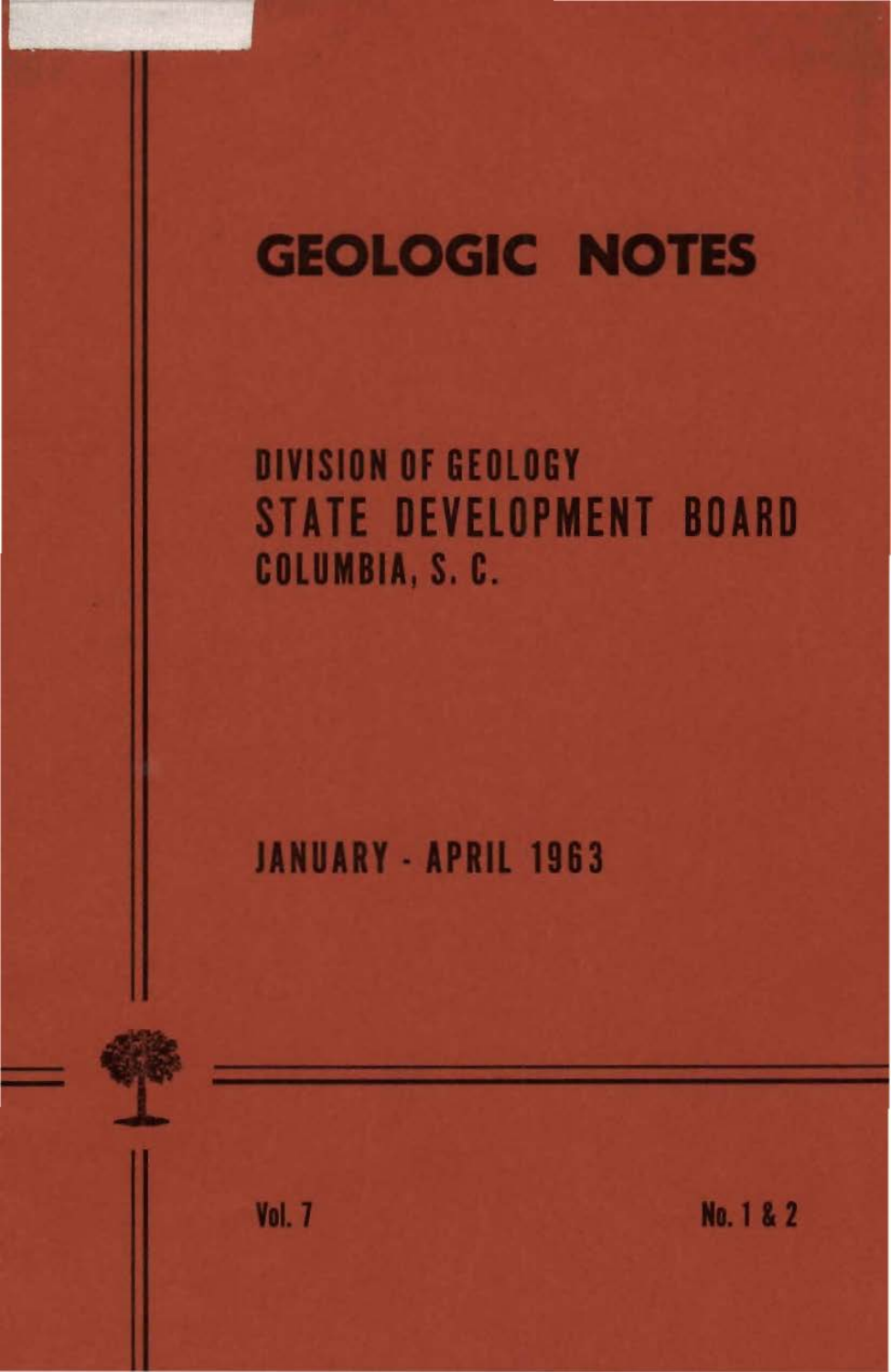Volume 7 January - April 1963 Numbers l & 2

#### **CONTENTS**

### $Page$

| Geologic Activities in South Carolina During 1962. By H. S.   |  |
|---------------------------------------------------------------|--|
| Barium Resources of South Carolina. By Camilla K. McCauley    |  |
| Spectro-Geochemical Exploration Near Donalds, S. C. - A Test. |  |
| Limestone Resources of the Coastal Plain of South Carolina.   |  |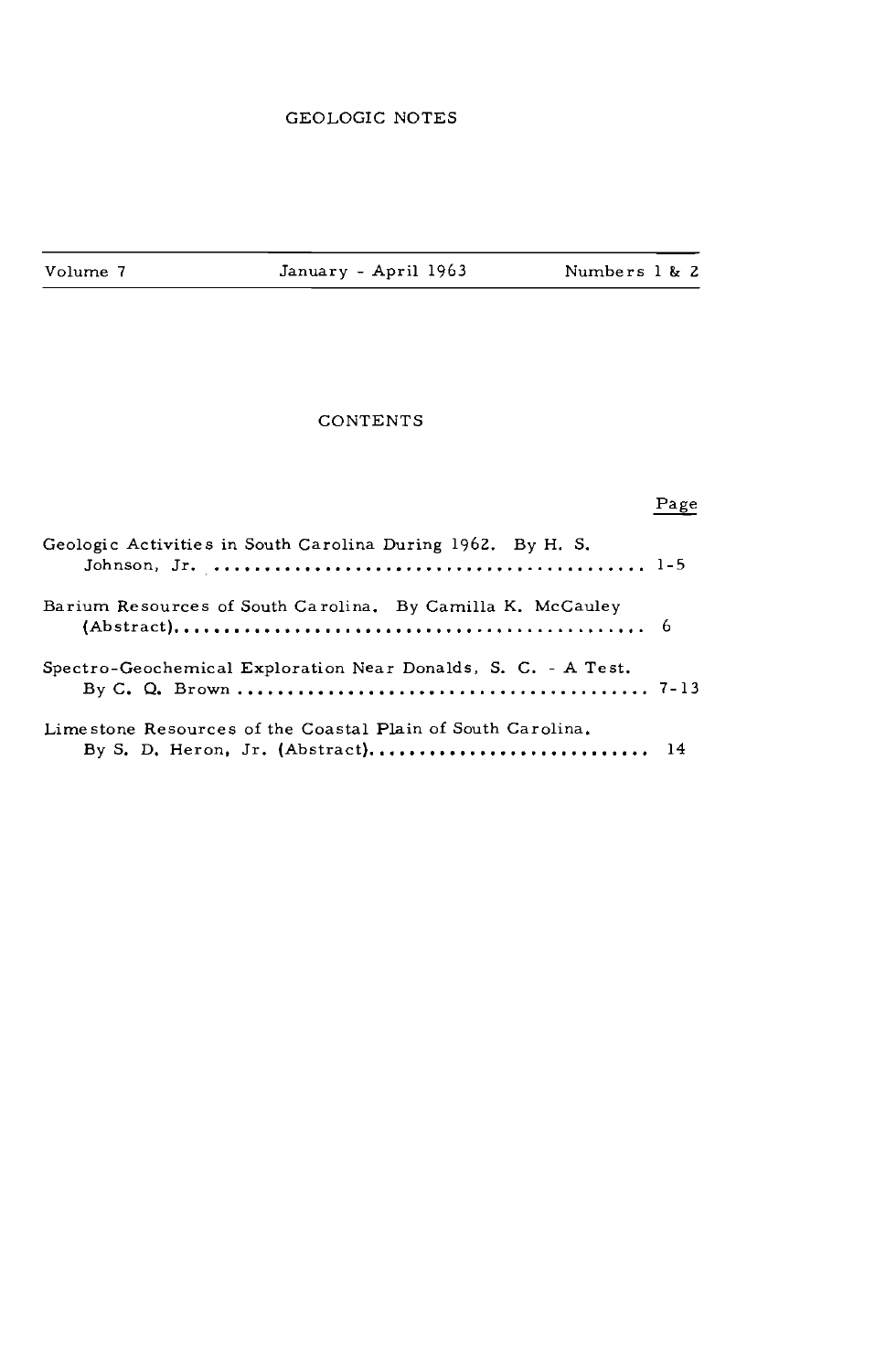H. S. Johnson, Jr. *]\_/* 

During 1962 the Division of Geology, S. C. State Development Board, continued its basic program of investigations of the geology and mineral resources of the State. Personnel consisted of one full time geologist, one **geologic secretary, a ceramic consultant, two part time draftsmen, one**  part time field assistant, and six part time project geologists. In addition, **a cooperative program of ground water investigations was carried on under**  the direction of G. E. Siple, U. S. Geological Survey.

According to a preliminary statement issued by the U. S. Bureau of Mines, mineral production in South Carolina in 1962 totaled about \$30,839,000, a 2 percent increase over value in 1961 and an all time high record. Table l gives comparative figures for 1961 and 1962. The 1961 data are based on complete returns and the 1962 data on preliminary reports from the mineral producers of the State, These preliminary reports **indicate inc rea sed production of cement, sand and gravel, kyanite, and**  barite in 1962. Decreases are indicated for stone, vermiculite, miscellaneous clay, and pyrite. Production of feldspar, peat, and sheet mica remained about the same as for 1961. The decrease in stone production was due primarily to the closing of several temporary quarries which had been supplying materials for construction under the Interstate Highway Program.

| Mineral                                                                                                                                                                                   | 1961            |                      | $1962$ $2$     |                                |
|-------------------------------------------------------------------------------------------------------------------------------------------------------------------------------------------|-----------------|----------------------|----------------|--------------------------------|
|                                                                                                                                                                                           | Quantity        | Velue<br>(thousands) | Quantity       | Value<br>$(\cdot \text{houd})$ |
| Claysthousand short tons                                                                                                                                                                  | 1,346           | S6.168               | 1,362          | \$6.965                        |
| Mics (sheet)pounds                                                                                                                                                                        | $\overline{12}$ | (3)                  | 10             | (3)<br>3.137                   |
| Sand and gravelthousand short tons                                                                                                                                                        | 2,904           | 3,067                | 3.057<br>6,263 | 6.650                          |
| $Stone \dots \dots \dots \dots \dots \dots \dots \dots \dots \dots \dots \dots \dots \dots \dots \dots$<br>Value of items that cannot be disclosed:<br>Barite, cement, feldspar, kvanite, | 6.752           | 9.827                |                |                                |
| scrap mica, peat, pyrites, and<br>$\mathbf{v}$ . This will be a second contract of the second contract $\mathbf{v}$                                                                       |                 | 12,311               |                | 13.004                         |
| Total South Carolina (4)                                                                                                                                                                  |                 | 30,136               |                | 30,335                         |

(:) Production as measured by mine whipments, sales, or marketable production (including consumption by producers), (2) Estimated from producers<sup>1</sup> reports and other aources.

{)) **\'allle leu. than \$SOU,** 

(5) Taille ferm than 95001<br>(4) Total adjusted to eliminate duplicating the value of clays and stone in cement.

**G-1)4** 

*]\_/* State Geologist, Division of Geology, S. C. State Development Board.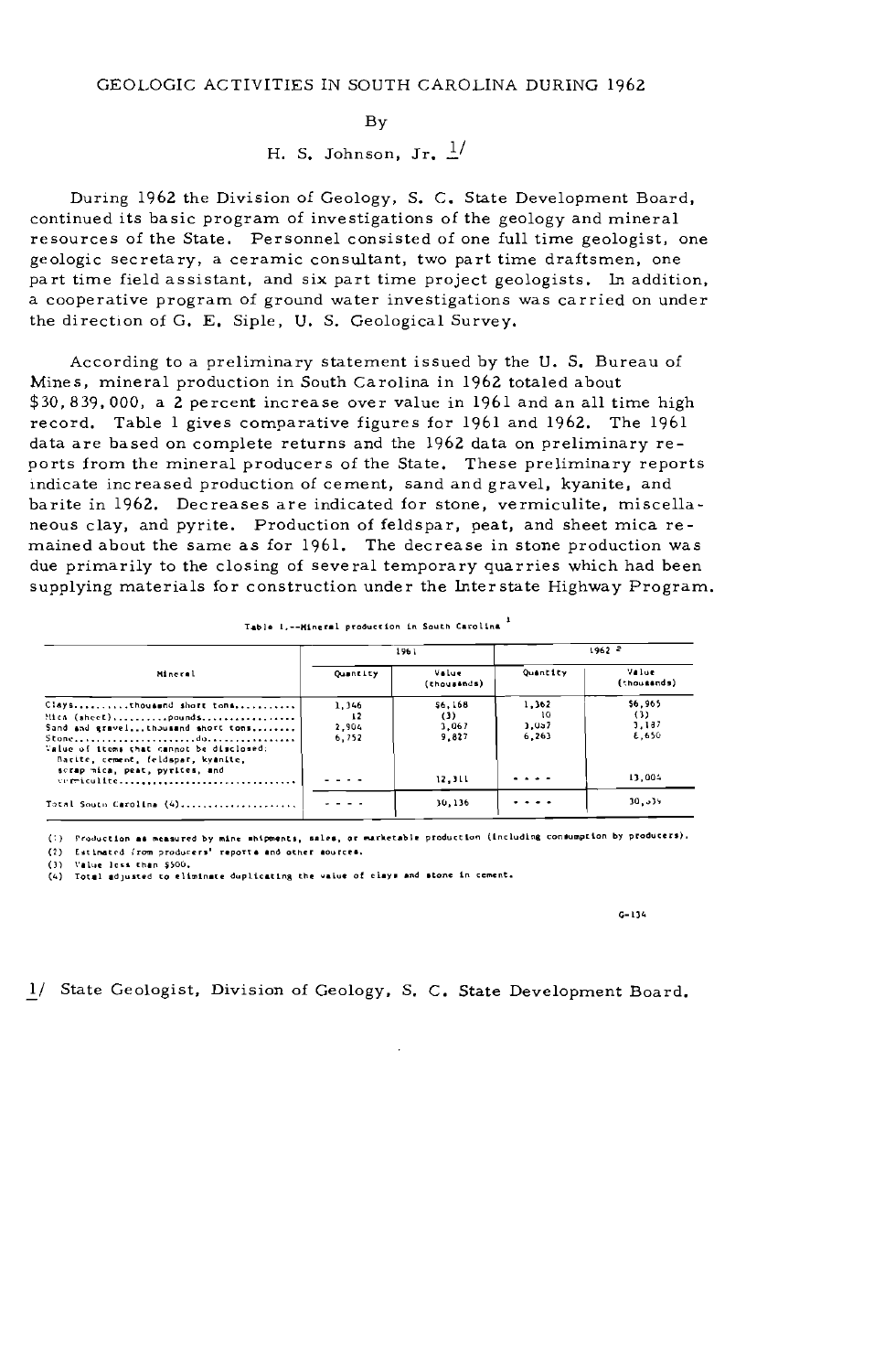#### PROJECTS

The following remarks serve as an index to projects carried on during 1962 by the Division of Geology or with its cooperation and support,

(1) Mineral industry of South Carolina (Mrs, Camilla McCauley).-- Continuing library research to assemble available information on the mineral industry of South Carolina from the Colonial Period to the present, Commodity reports are published in the bulletin series, A report on barite (Bull, 27) has been released; and work is in progress on corundum, gem **stones, manganese, and mica.** 

(2) Geology and mineral resources of Pickens County, S, C. (C. Q, Brown). -- Field and laboratory work essentially complete. Report in preparation for bulletin series,

(3) Geology and mineral resources of Newberry County, S, C. (J. F. McCauley). -- Field and laboratory work complete. Report in preparation for bulletin series,

(4) Montmorillonite and "fullers earth" clays of South Carolina (S, D. Heron, Jr., and G. C. Robinson). -- Field work essentially complete. Laboratory investigations and report writing in progress,

(5) Geology and mineral resources of Orangeburg County, S, C. (W, K. Pooser). -- Field and laboratory work essentially complete. Report in preparation for bulletin series,

(6) Geology of the Blythewood  $7 \frac{1}{2}$  quadrangle, S. C. (W. D. Paradesis and J. F. McCauley). --Field work complete. Map and text in preparation for publication in MS series.

(7) Geology of the Blaney  $7 \frac{1}{2}$  quadrangle, S. C. (D. C. Ridgeway and J. F. McCauley). -- Field work complete. Map and text in preparation for publication in MS series,

(8) Geology and mineral resources of Edgefield County, S, C, (W, T. McCutchen and H. S, Johnson, Jr.), -- Field work about 90 percent complete.

(9) Geology of the SW quarter of the Eutawville 15' quadrangle, S. C. (D. A. Duncan), --Field work essentially complete, Map and report in preparation for publication in Geologic Notes,

(10) Geology of the Eutawville 15' quadrangle, S. C. (D. J. Colquhoun). Field work essentially complete, Map and text in preparation for pull i**cation in MS series.**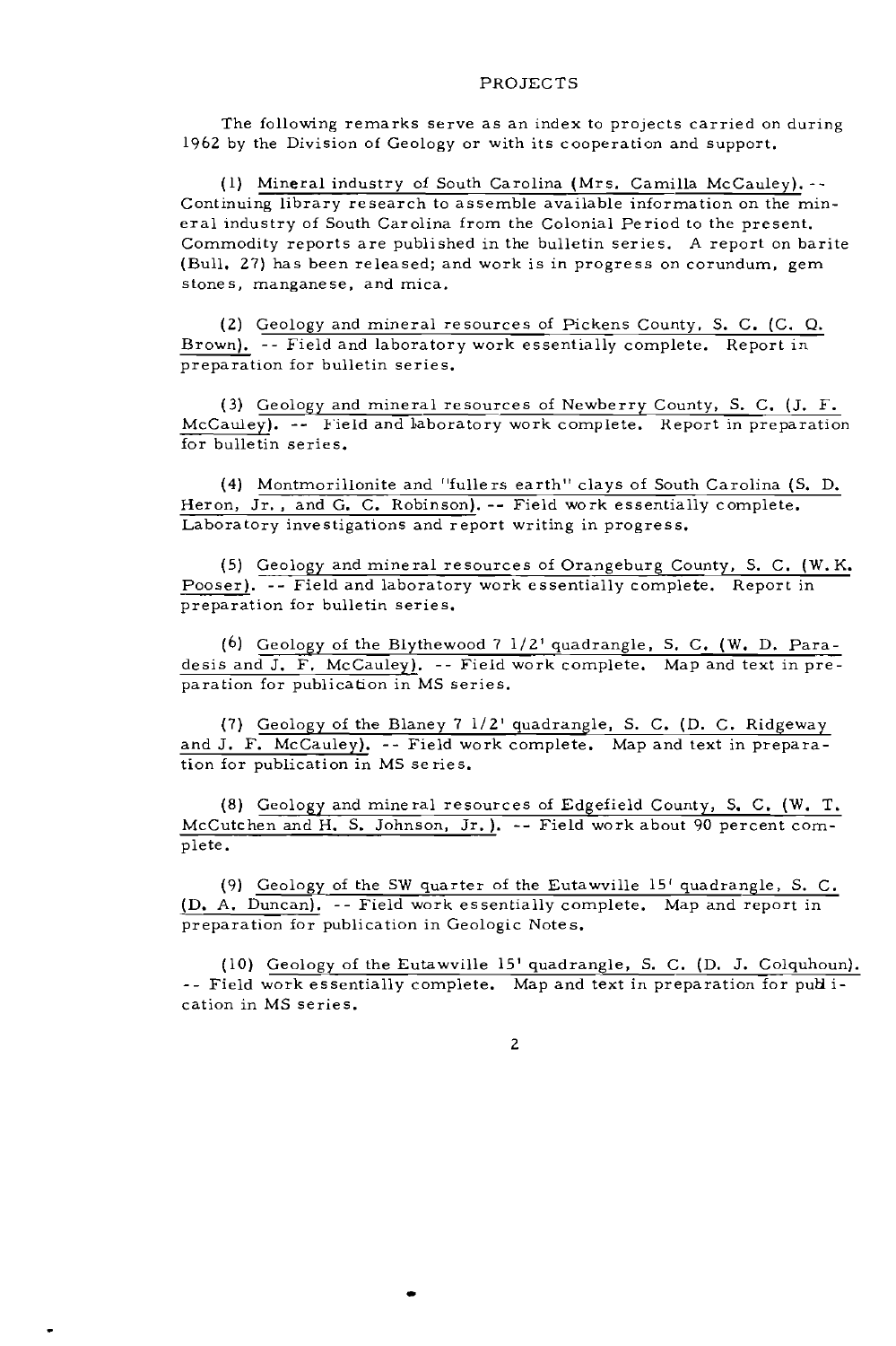(11) Geology of the SE quarter of the St. Matthews 15' quadrangle, S, C. (Phoebe Bernat). --Field and laboratory work in progress. Emphasis on sedimentary petrology and heavy mineral distribution,

( 12) Geology and mineral resources of York County, S. C. (J. R. Butler). --Field and laboratory work in progress. Mapping about 75 percent complete.

(13) Geology and mineral resources of Oconee County, S. C. (C. J. Cazeau). --Field and laboratory work essentially complete. Report in preparation for bulletin series.

(14) Geology of the Clemson 7 l/2' quadrangle, S. C. (C. 0. Brown and C. J.  $\overline{Cazeau}$ .  $\overline{-}$  Field work complete. Map and text in preparation for publication in MS series.

(15) Geology of the Sumter West 7 l/2' quadrangle, S. C. (C. 0. Brown). -- Field work and power auger drilling about two-thirds complete.

(16) Geology and mineral resources of Horry County, S. C. (J. R. Du Bar). -- Field work about 75 percent complete,

(17) Geology of the lrmo NE 7 l/2' quadrangle, S. C. (D. T. Secor and W. E. Bright). Field work about 50 percent complete.

(18) Geology of the LaFrance 7 l/2' quadrangle, S. C. (C. J. Cazeau). -- Field work about 50 percent complete.

#### SHORTER INVESTIGATIONS

(1) Magnetometer survey, Locality 36-1 (Newberry County). -- A number of ground magnetometer readings across a hematite-bearing bed of the Carolina Slate Group showed no anomaly.

(2) Heavy minerals, -- Several power auger holes drilled in sands of the "Dorchester Bar" (Pleistocene?) in Dorchester and Colleton Counties **found no anomalous heavy mineral content.** 

(3) Hawthorne(?) Formation (Miocene), --Wide-spaced power auger drilling in Colleton, Beaufort, and Jasper Counties shows green clay and weakly phosphatic sand of the Hawthorne(?) Formation to be present beneath thin (less than 50 feet) Pleistocene cover south of a pinchout line *ex*tending approximately through Charleston, Dorchester, and Smoaks.

(4) Lightweight aggregate. --Residual Eocene clays from the Wedgefield Railroad Cut (Loc. 43-2), Sumter County, were tested superficially as a raw material for lightweight aggregate. Results indicated this clay is a **marginal mate rial.**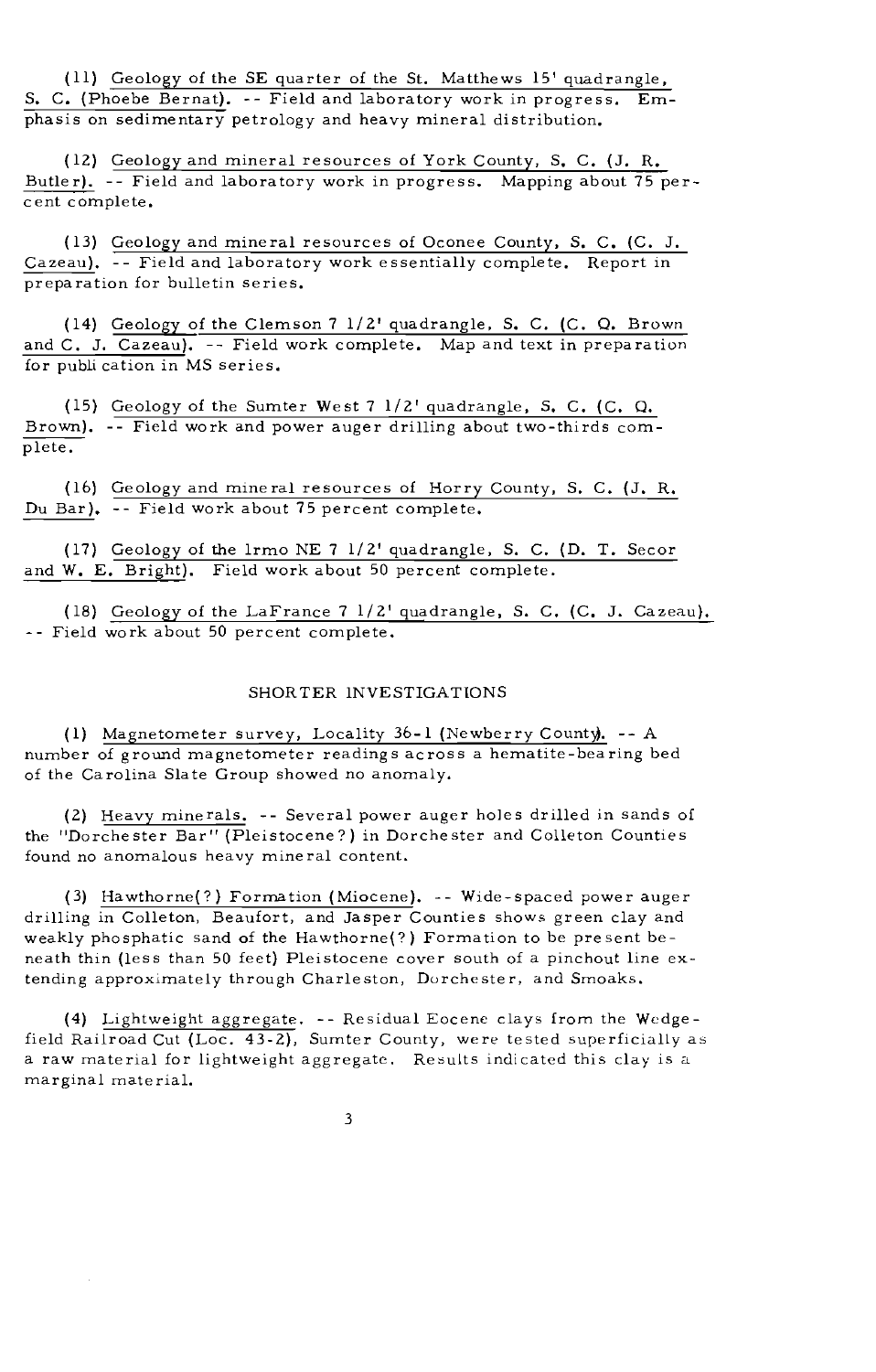(5) Little Mountain, Newberry County. -- Brief reconnaissance and laboratory investigations of reported Cb-Ta occurrences indicate these elements are present in ilmeno-rutile or a related brown to black heavy mineral associated with kyanite-quartzite in this area.

#### REPORTS

During 1962 the Division of Geology released the following reports:

( l) MS-4, Contours drawn on top of the Cooper Marl in the Ladson quadrangle, S. C. Map (scale, 1:24,000) and short text. Price  $25¢$ .

(2) MS-6, Generalized geologic map of South Carolina (after Overstreet and Bell, 1961). Scale 1": approx. 28 mi. Mailing charge 5 $\circ$ .

(3) Bulletin 27, Barium resources of South Carolina. 22 pages. Price  $50<sub>c</sub>$ .

During 1962 the following papers were published in Geologic Notes:

Vol. 6, no. l. -- (l) Geologic activities in South Carolina during 1961- (January-February) H. S. Johnson, Jr.

- (2) Newly developed sinkholes in Horry County, South Carolina - Ottie G. Johnson
- ( 3) A neglected geologic map of South Carolina W. C. Overstreet and Henry Bell III

Vol. 6, no. 2. -- (1) Ground-water investigations in South Carolina, 1961 . (March-April) G. E. Siple

(2) New radiocarbon dates for the Pamlico Formation of South Carolina and their stratigraphic significance - J. R, Du Bar

Vol. 6, no. 3. -- Check list of Waccamaw and *Croatan (Pliocene?)* macro-<br>(May-June) fossils of North and South Carolina - J. R. Du Bar fossils of North and South Carolina - J. R. Du Bar

Vol. 6, no, 4, -- (l) Value of heavy mineral investigations in the Coastal (July-August) Plain of South Carolina - C. J. Cazeau

- (2) Leaching of Santee Limestone, Calhoun County, South Carolina - C. J. Cazeau
- (3) Contours drawn on top of the Cooper Marl in the Ladson Quadrangle, South Carolina (Abstract) - D. J. Colquhoun.
- (4) Economic mineral localities in South Carolina (Abstract) - L. L. Smith
- ( 5) Generalized geologic map of South Carolina (Abstract) - W. C. Overstreet and Henry Bell III
	- 4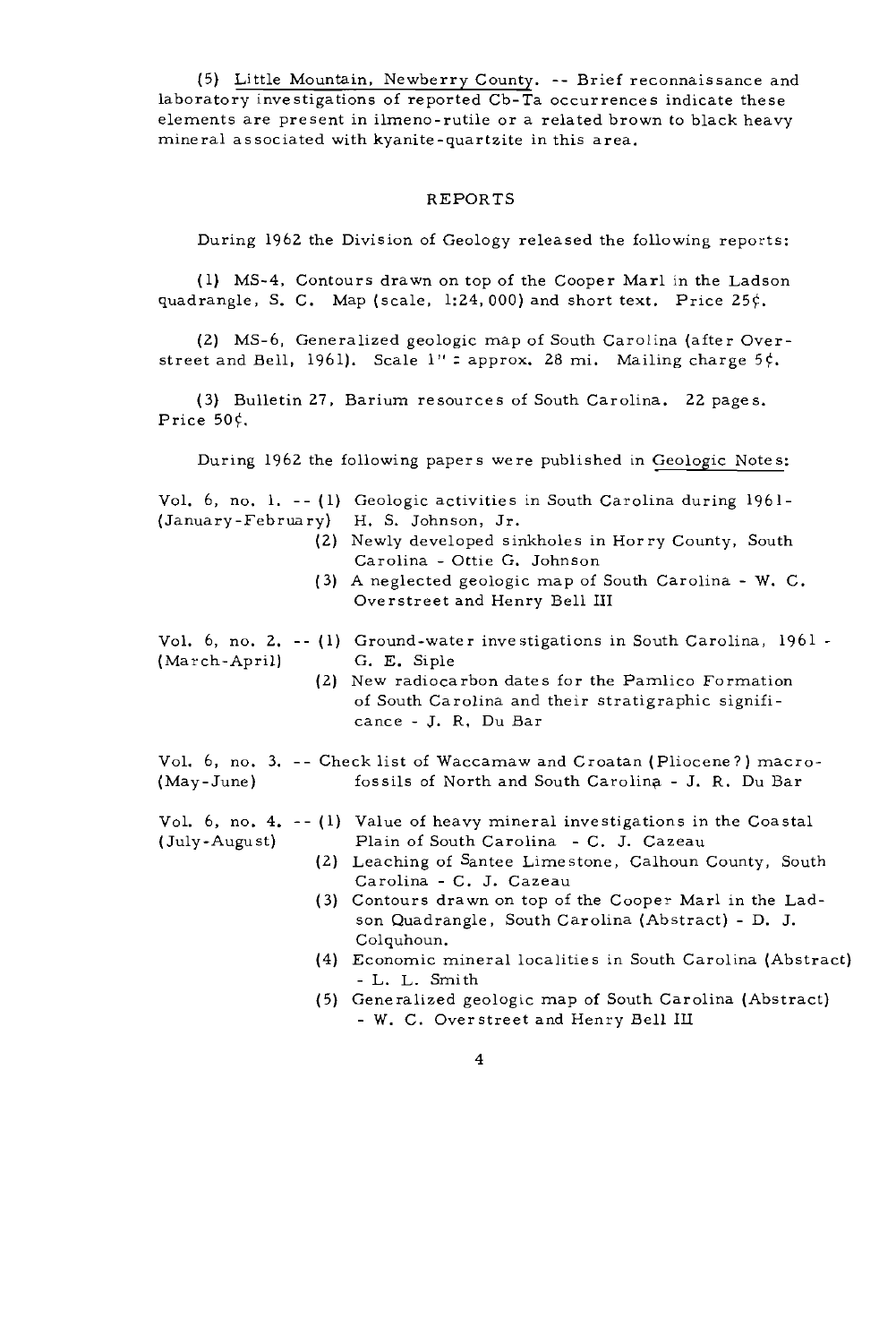Vol. 6, no. 5 -- (1) South Carolina materials for floor tile - G. C. Robin-<br>(September-October) son (September-October)

> (2) Recent lead-alpha age determinations on zircon from the Carolina Piedmont (Reprint) - W. C. Overstreet, Henry Bell III, Harry J. Rose, Jr., and Thomas W. Stern.

Vol. 6, no. 6 --On surficial sediments in central South Carolina -a pro- (November-December) gress report - D. J. Colquhoun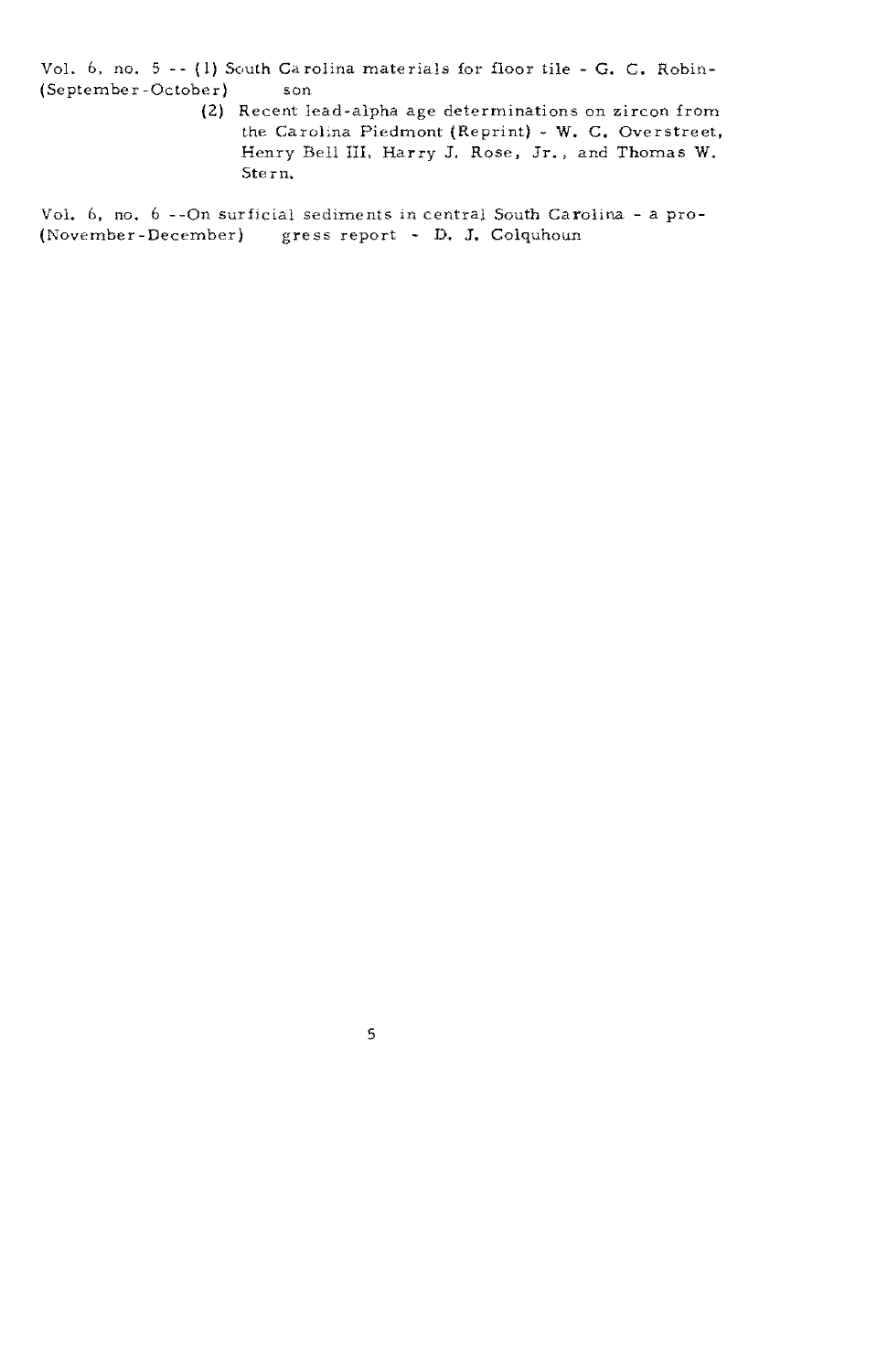Camilla K. McCauley 2/

#### ABSTRACT

Barite {BaS04) and witherite (BaC03) are the principal sources of barium and barium compounds. Of the two, barite is the more important. It was first mined in the United States about 1845 in Fauquier and Prince William Counties, Virginia. The principal producing states are now Arkansas and Missouri with lesser production from Nevada, Georgia, California, South Carolina, Tennessee, North Carolina, Montana, Idaho, New Mexico, and Washington. About 900,000 tons of barite having a value of about \$10,000,000 was produced in the United States in 1959.

South Carolina barite deposits are clustered in a narrow northeastward trending belt extending a few miles either side of Kings Creek in Cherokee County. These deposits were first prospected and mined in the early 1880's. Small scale intermittent mining was carried on in this area until 1949 when Industrial Minerals, Incorporated, began continuous operations. Barite in this district occurs as massive ore in discontinuous veins and as disseminated materials in quartz-sericite schist in a zone near the contact of the Battleground Schist and the Bessemer Granite. Reserves are thought sufficient for many years of operation,

The three general categories of barium products are {1) ground and crushed barite (used chiefly in oil well drilling muds), (2) lithopone (a white pigment), and (3) barium chemicals,

United States barite production has declined in recent years from an all time high of  $44$  percent of world production in 1956 to  $29$  percent in 1959. This decline has been due largely to a drop in well drilling and to **competition from foreign sources.** 

- 1/ Published as Bulletin 27 by Division of Geology, S. C. State Development Board, 1962.
- 2./ Project Geologist, Division of Geology, S, C. State Development Board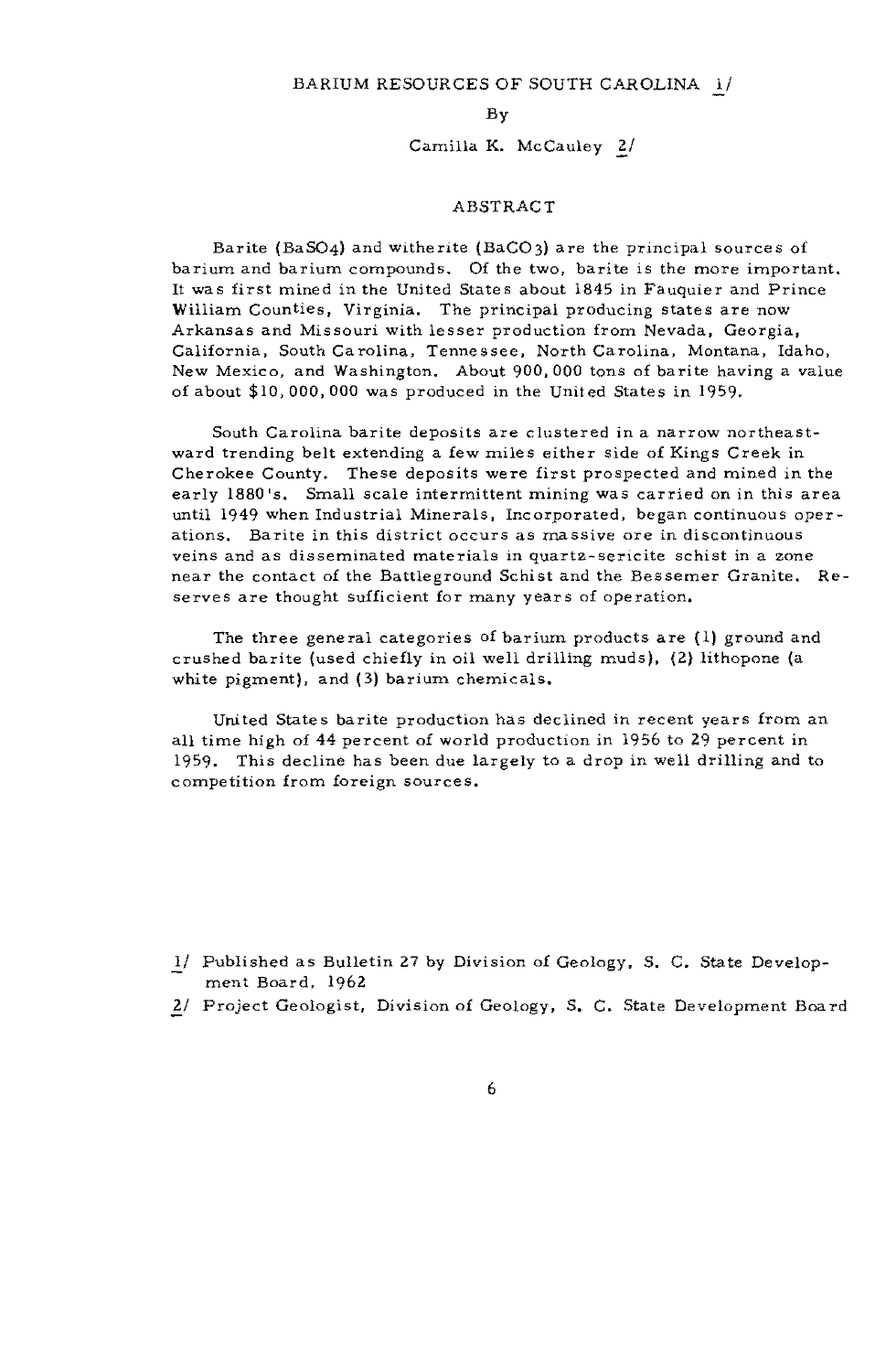C. Q. Brown $\frac{1}{2}$ 

#### INTRODUCTION

Possibly ore deposits lie undiscovered in South Carolina because they cannot be detected by conventional geologic field methods. Recognizing this fact, and realizing the economic potential which the detection of unknown deposits may yield to South Carolina, more specialized techniques were considered. To qualify, a technique had to be rapid, inexpensive and possess a high degree of sensitivity and accuracy.

If the average content of the various metallic elements present in an. **area is known, then any deviation from this average value is anomalous.**  A positive anomaly (a value greater than the average) may represent an ore body. At least it may lead an investigator to an area where more intensive exploration may be most fruitful.

A practical way of establishing this average value, or background, for several elements as well as detecting anomalous values was considered. The emission spectrograph was selected as the analytical tool which would best yield the data desired. Reasons why it was selected were several. (1) Extremely small concentrations are detectable with the instrument, (2) The exposure is on a glass plate which can be easily stored as a permanent record. (3) Many elements are detected, Unusual lines not common to all samples would be observed by the analyst and identified, which gives rise to the next advantage. (4) The same plates could be used if interest in other elements should arise later, which would eliminate the need for collecting additional samples and/or the analysis of the samples. (5) And probably the greatest advantage is that elemental spectra are specific and unique, thereby affording positive identification. This is an important consideration for it is known that many metal ions interfere in many of the wet chemical methods. That is, an analysis for one element may actually be sensitive to the presence of several other different elements. Because these elements interfere with the analysis the value obtained is that of the sum of the several elements rather than that of the one element in question.

After determining the analytical method to be used the next questions to arise were (l) how shall we sample the areas of interest?, and (2) will potential ore deposits be detected? To test the entire procedure, an area near Donalds, S. C., known by H. S. Johnson, Jr., State Geologist, to have sulfide mineralization within it, was selected. The author and Mr.

1/ Department of Chemistry and Geology, Clemson College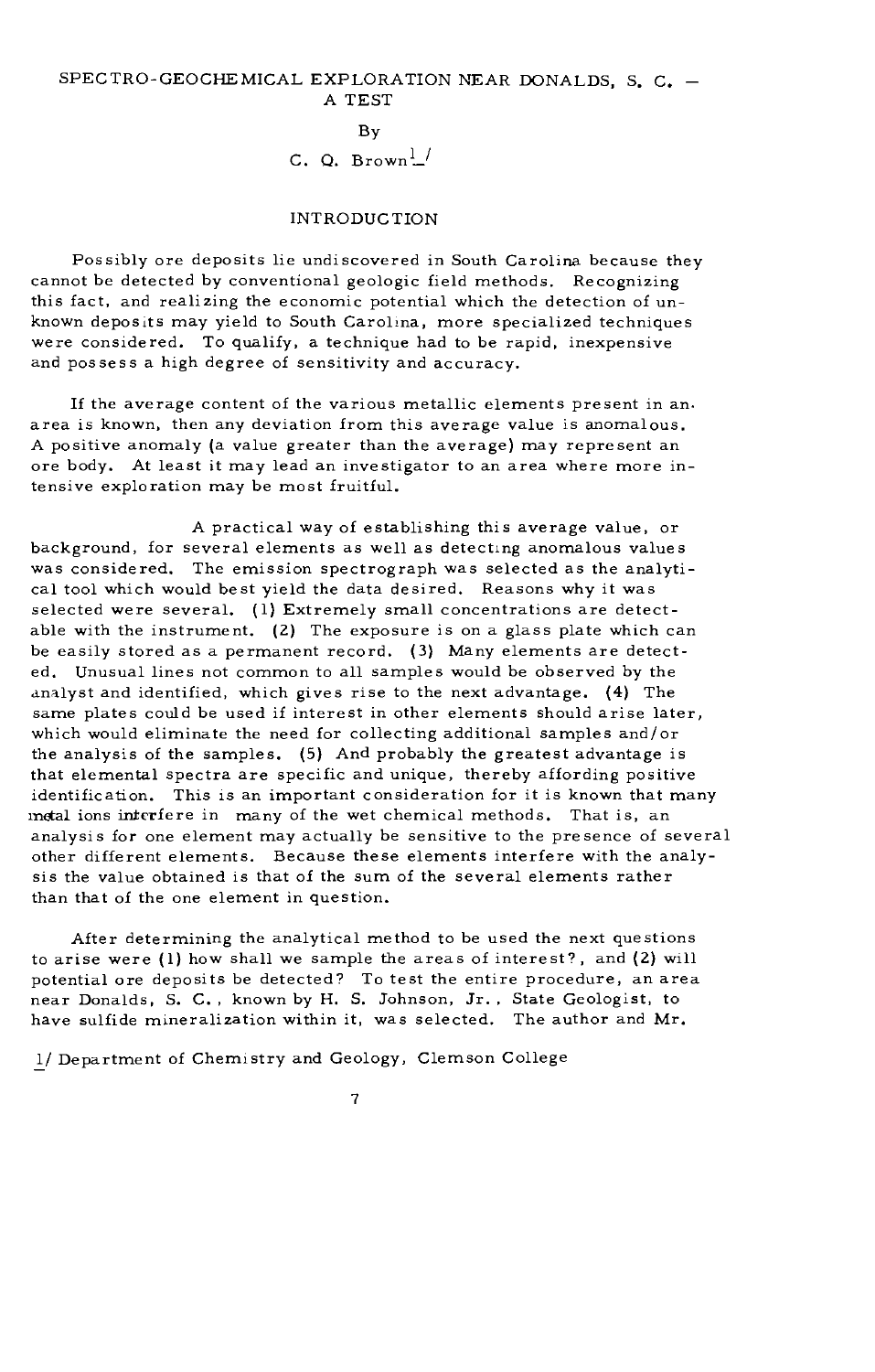Johnson collected the samples, but the location of the deposit was not divulged to the author. The analytical data were interpreted by the author without knowledge of the deposit locality. Results are reported here.

#### FIELD PROCEDURES

After the methods of Overstreet and Bell (1960), 16 samples of alluvium were collected from a 42 sq. mi. area in the northernmost part of Abbeville County near the town of Donalds (Figure 1). The sample sites indicated in Figure 2 were restricted to the channel or flood plain of streams with one or two sq. mi. drainage basins. This was done to control closely the source of the sediments. The most argillaceous sediments obtainable were always selected, based upon the premise that the elements in question were adsorbed on the clay mineral surfaces.

All samples were placed in labeled plastic freezer bags which were then placed in paper bags bearing a similar designation.

Collection of water samples for analysis from these streams was rejected because of the greater time involved in collecting water samples, the bulky nature of the samples, and increased costs of transportation as well as the cost of the sample containers themselves.

#### LABORATORY PROCEDURES

All samples were dried in aluminum dishes, disaggregated in an agate mortar, and sieved through a 200 mesh stainless steel screen, A portion of each minus 200 mesh fraction was analyzed using a B & L medium quartz spectrograph. Semiquantitative techniques were used for Be, Cu, Sn, and Zn after the methods of Oda et al. (USGS Open File Report) slightly modified, In this procedure a standard plate is made using mixtures of known concentrations of the elements to be determined. Care was taken to have the matrix similar in composition to that of the alluvium being analyzed. Quartz and kaolinite free of the sought-after elements were mixed in proportions to produce an X-ray diffraction pattern similar to that

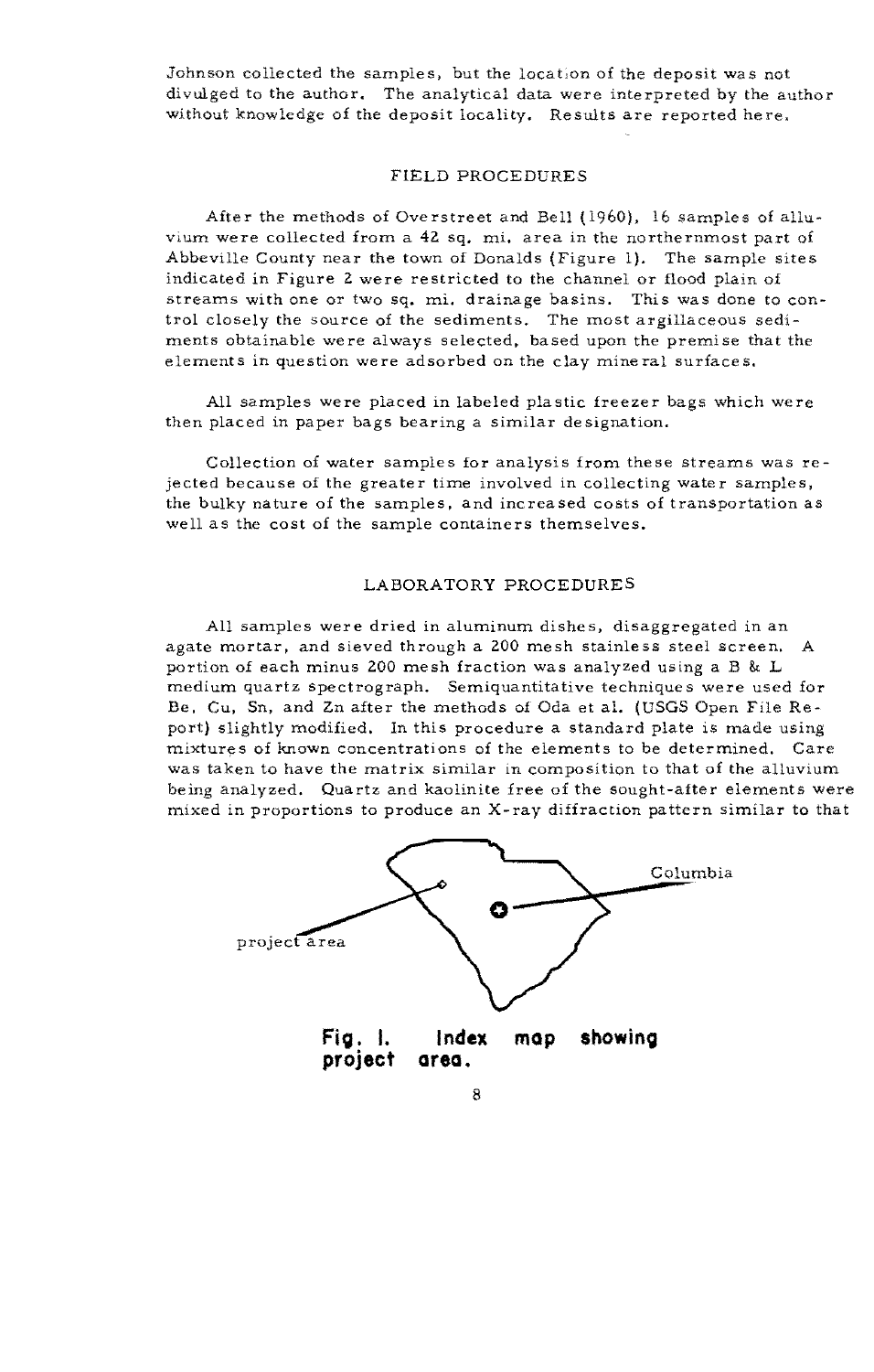of the alluvium, To this mechanical mixture, spectrographically pure oxides of Be, Cu, Sn and Zn were added in measured proportions, A series of concentrations of Be, Cu, Sn and Zn from 10,000 ppm to l **ppm was prepared in a geometric series whose common factor is the**  cube root of 10, The components were mixed for several hours in an agate mortar to insure homogeneity.

Like Oda et al,, spectrographically pure preformed electrodes were used. To 10 mg of the sample, 20 mg of pure graphite was added and mixed with a toothpick which was then discarded, The mixture was then placed into the cavity of the electrode. A nylon cylinder was made to hold the electrode while the cavity was being filled, and a nylon piston was used to pack the contents tightly. Spectrographically pure calcium carbonate and graphite were mixed in a 1:5 ratio and 20 mg added to the electrode and packed with the nylon piston,

According to Oda, this mixture minimized differences in geologic materials and will therefore allow the standards to be used on a wider range of materials than previous methods. In addition the mixture is reported to give a smoother burning arc and minimize sample loss during arcing. It was learned in this study that even greater stability was afforded our samples by adding a drop of a saturated sugar-ethanol solution to the contents of each electrode after packing and allowing to evaporate at a low temperature in a drying oven,

Experimentation resulted in the adoption of Ilford Q3 high speed spectrographic plates because of sensitivity and clarity of the results, The rotating sector was set to permit a three minute exposure at 12 amps with a 10 micron slit setting. The plates were developed for two minutes in Kodak D-19, fixed in Kodak SB-5, dried, and compared to the standard plate on a Jarrell-Ash model ZOO comparator-photometer.

#### RESULTS

Samples collected from the sites shown in Figure 2 were analyzed by the semiquantitative spectrographic methods described for Be, Cu, Sn and Zn. Of these elements, copper was the only one detected and it was present in all samples, Table l shows the copper concentration in each sample expressed in parts per million as interpreted from the spectrographic plate.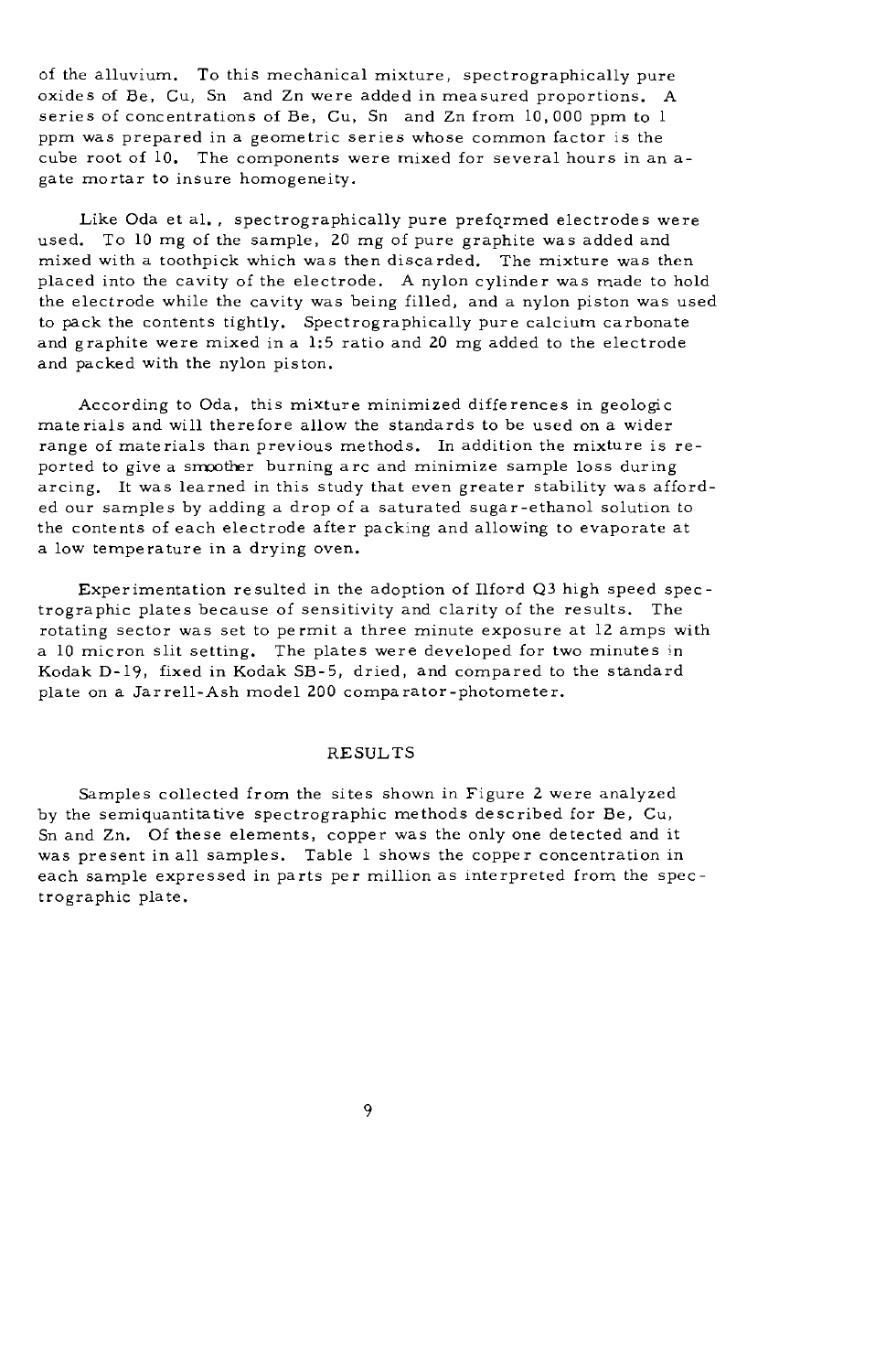## EXPLANATION ,~---- .. ,  $\mathcal{C}_\text{c}$ 0 Sample containinQ 200 ppm. or less Cu. Encloses inferred  $\dot{N}$ copper source Sample containing 200-400 ppm. Cu. @ Sample containing 400 or more ppm. Cu. Broad Mouth Creek Ið Goose Creek  $O^{16}_{6}$ Gibson Creek Scale 5 Miles 2 3

Fig. 2. sites in determined Copper concentrations of alluvium at 16 the Donalds area , South Carolina , as by semiquantitative spectrographic techniques .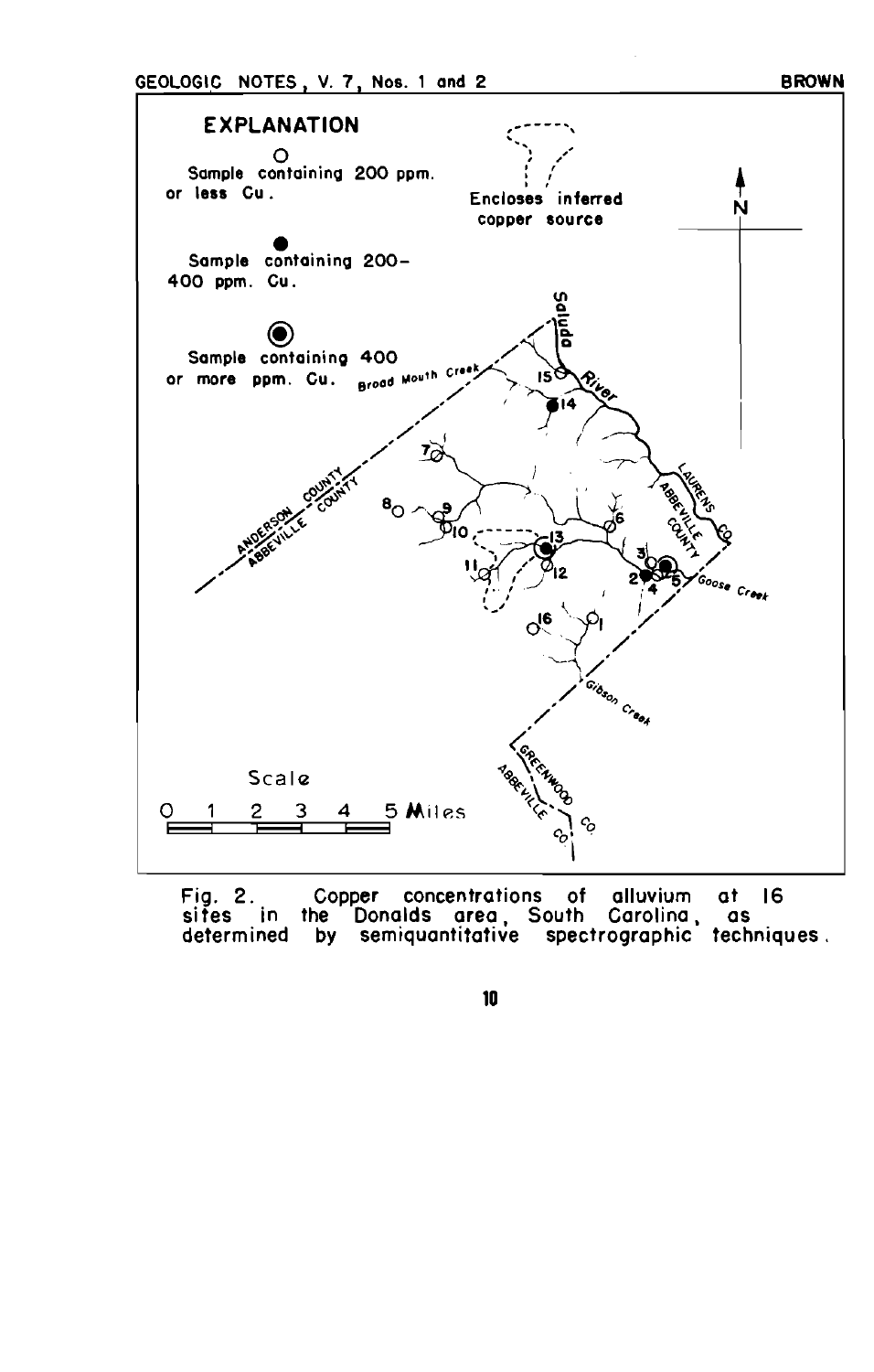#### Table l. -- Copper concentration in parts per million

| Copper Concentration (ppm) |
|----------------------------|
| 1000*                      |
| $200 - 400$                |
| 200                        |
| 200                        |
| 400                        |
| $100 - 200$                |
| 200                        |
| $100 - 200$                |
| $100 - 200$                |
| 200                        |
| 200                        |
| 200                        |
| 400                        |
| $200 - 400$                |
| $100 - 200$                |
| 200                        |
|                            |

\*Confirmatory analysis shows this value is too high and should be about 200 ppm.

Of these values, number  $l$  was suspect because of its unusually high concentration. It proved to be inaccurate and actually is nearer 200 ppm. Other checks proved the analyses were within the expected limits of accuracy which is dependent upon the standard plate.

Values shown in Table l are shown symbolically at the corresponding sites on the map in Figure 2. It is obvious that most alluvium samples contained less than 200 ppm of copper. Only four samples contained more than this amount, and three of them are on the same drainage net. The two highest values are 400 ppm copper at sites 5 and 13. These highs along with the lesser high at site 2 probably emmanate from the same source. The tributary which joins the high copper reach has no significant copper concentrations, Neither do any samples up stream from site 13. One is immediately led to the inference that the source of these anomalous values lies in the area of the drainage basin upstream from site 13 and downstream from site 11, The possible source should, as a reasonable interpretation of these data, fall within the dotted zone indicated on Figure 2.

An area of possible significance is indicated upstream from site 14, It lies north-northeast of the major high, and considering that the regional structure in the area shows northerly to northeasterly trends these areas may be related to the same general source.

ll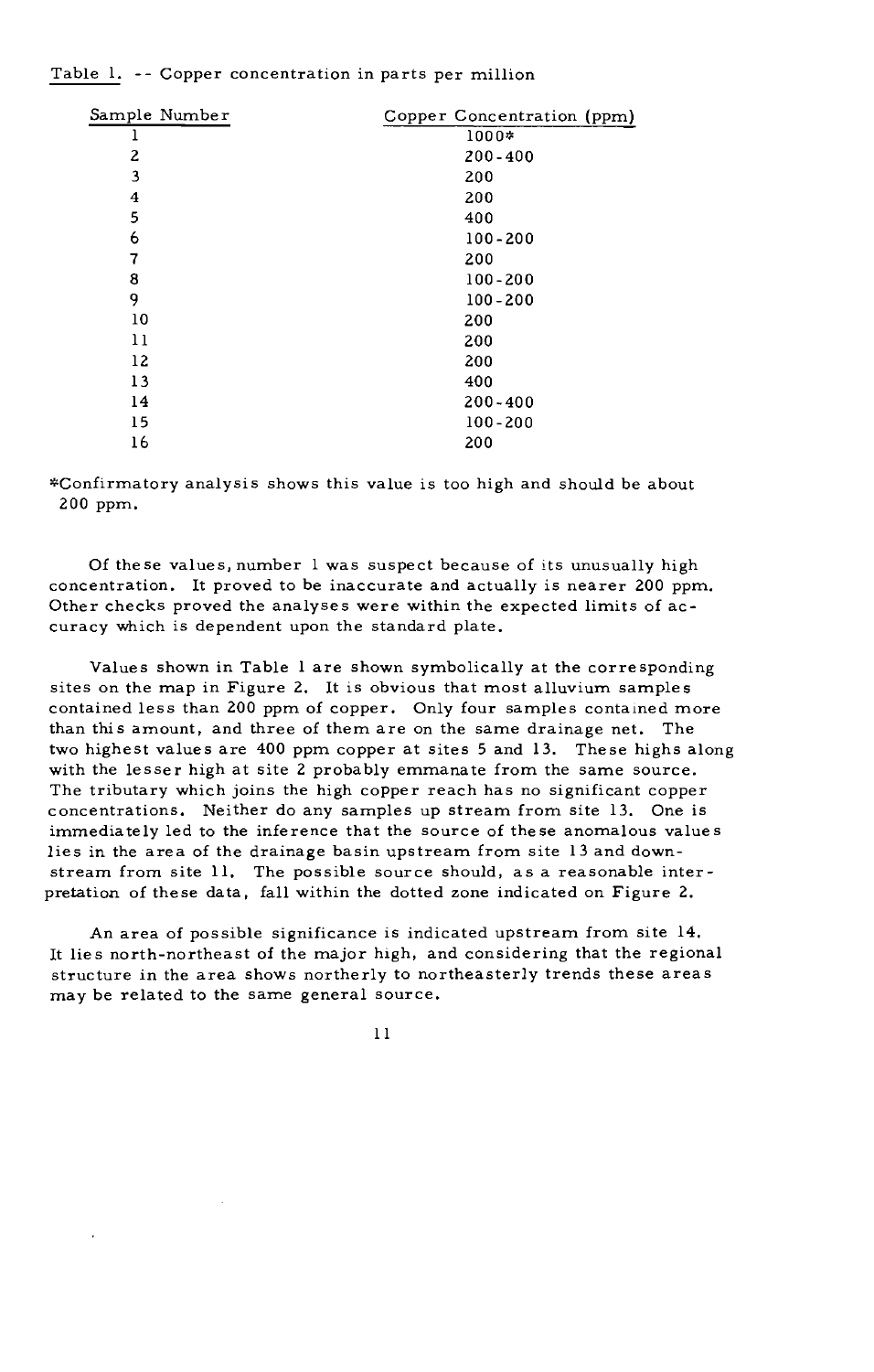It is worthy of note that the sample design in this pilot study shows that flood plain samples yield essentially the same values as samples from within the channel. Also indicated is the advisability of sampling trunk stream sediment in addition to the small basin sediment. Apparently the trunk streams reflect tributary influx in their trace element content.

#### **CONCLUSIONS**

Without knowledge of the location of the known sulfide deposit in this area the above conclusions seemed most probable and logical, This re port was then submitted to Mr. Johnson who knew the location of the sulfide deposit, Its location is shown in Figure 3. As will be noted it falls within the area selected as most probable,

The successful completion of this experiment yielded results which suggest that this technique may be useful in locating copper and related deposits, Results of similar experiments for the other elements Be, Sn, and Zn would be extremely interesting but as yet no plans are underway *to* do this.

#### ACKNOWLEDGEMENTS

The author wishes to thank Dr. Frederick Lindstrom, analytical chemist of the Clemson College Department of Chemistry and Geology. for his unselfish cooperation and advice during this study; Mr. B. G. Stephens, graduate student under Dr, Lindstrom, who prepared the standard plate and analyzed the alluvium; and Mr. H. S. Johnson, Jr., State Geologist of S. C. who financed the project, assisted the author in the field, and criticized the manuscript.

#### REFERENCES CITED

- Overstreet, W. C. and H. Bell, 3d, 1960, Geochemical and heavymineral reconnaissance of the Concord SE Quadrangle, Cabarrus County, North Carolina: U.S. Geol. Survey Mineral Investigations Field Studies Map MF-235.
- Oda, Uteana, A, T. Myers, and E. F. Cooley, 1960, A field method of spectrochemical analysis for use in geochemical exploration work: U. S. Geol. Survey Open File Report, Denver, Colo.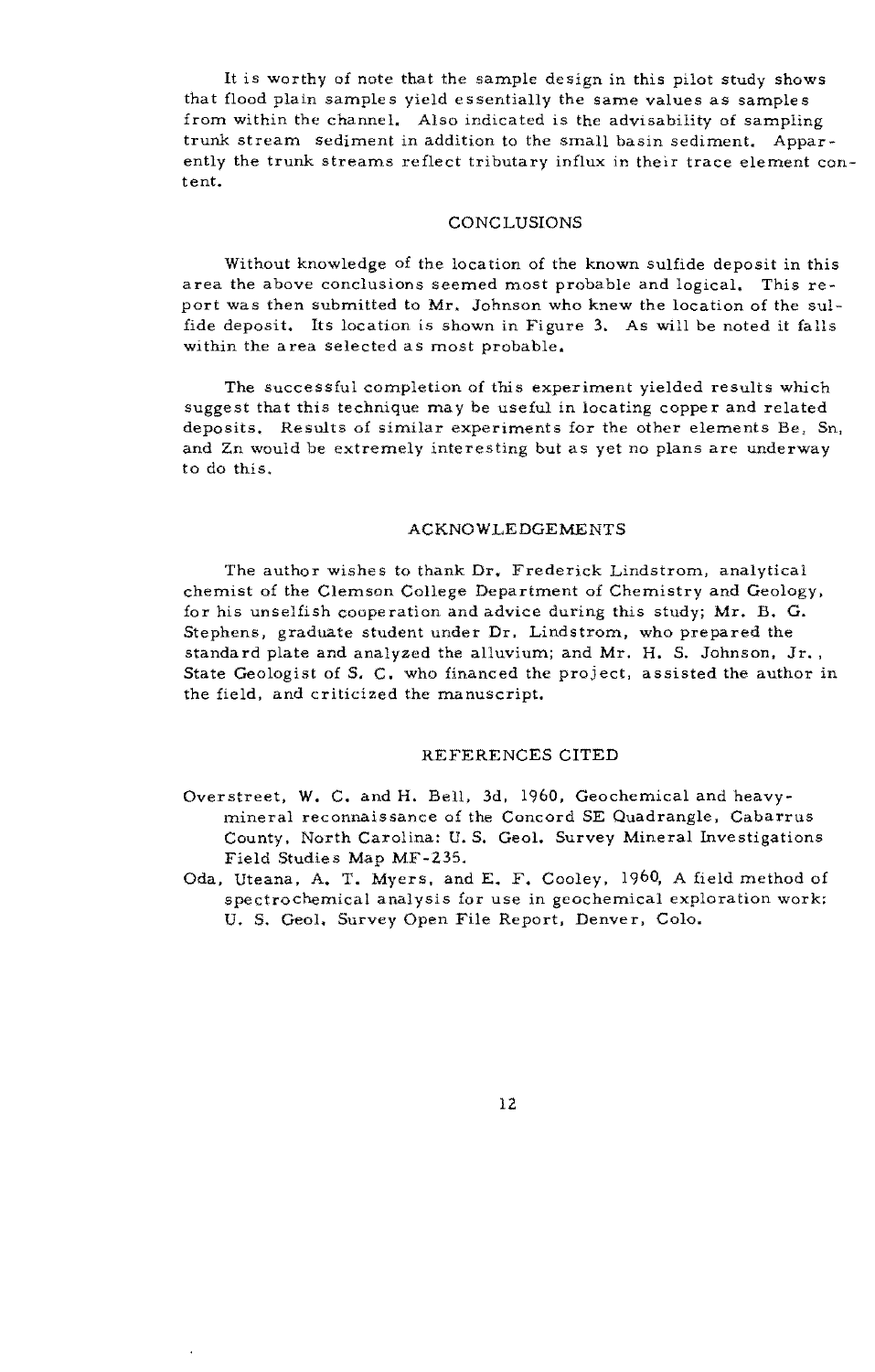

Fig.  $3$ Location of known sulfide deposit. Donalds area, South Carolina.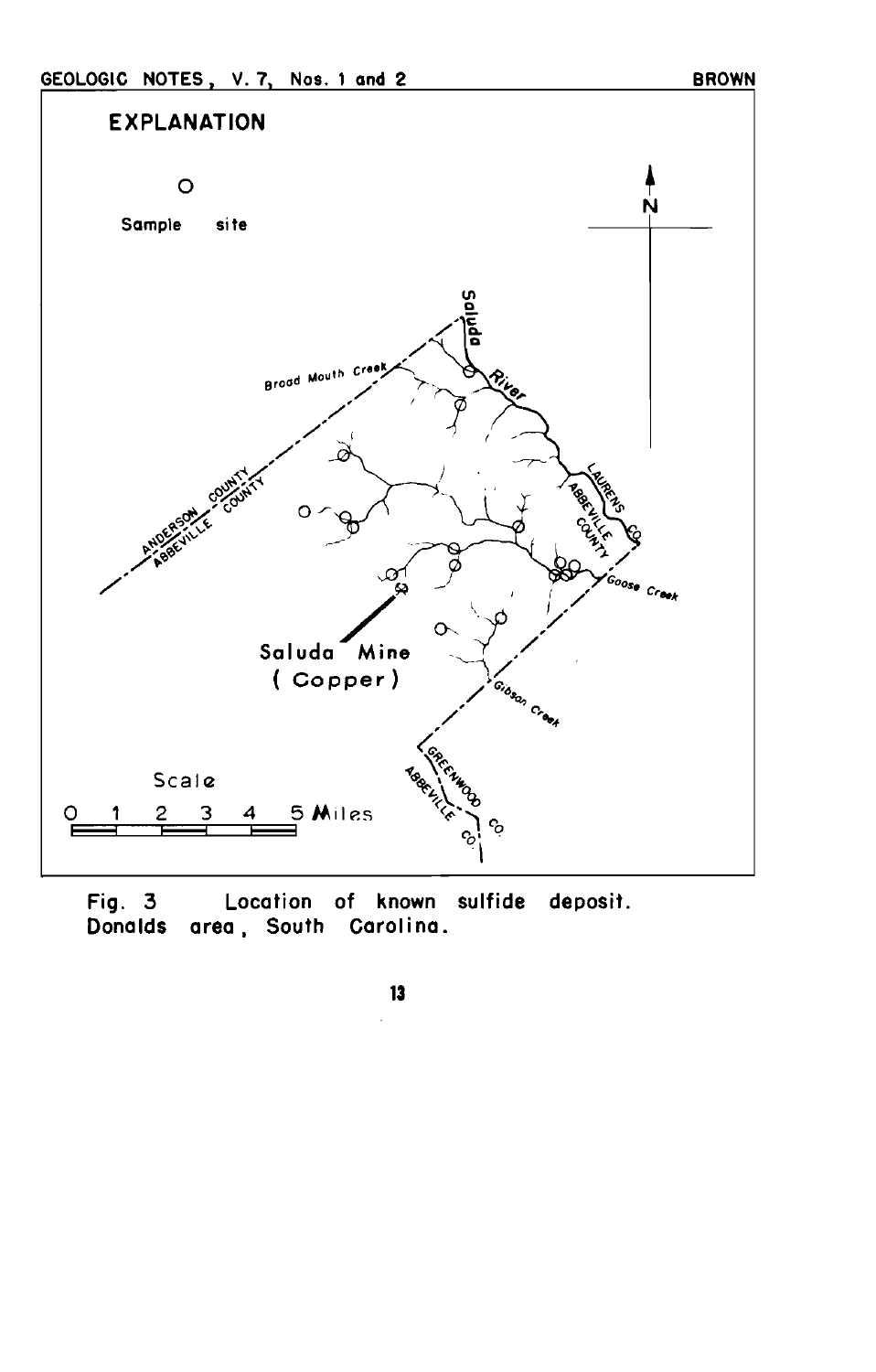S. D. Heron,  $Jr.\frac{1}{2}$ 

#### ABSTRACT

There are five Coastal Plain geologic formations in South Carolina that contain appreciable quantities of calcium carbonate. Of these, the Santee Limestone of Eocene age has the highest potentiality as a source of high grade calcium carbonate suitable for industrial and chemical uses.

The results of holes drilled into the Santee Limestore by the Division of Geology, South Carolina State Development Board, and by many private concerns are given. Two hundred and fifty-two chemical analyses are presented, mostly of the Santee Limestone, but including the other carbonate-bearing formations.

The Santee Lime stone occurs near the surface or at shallow depths in parts of eight South Carolina counties. The calcium carbonate content appears to be highest near the top of the formation. Near its westward extent and near the bottom of the formation the calcium carbonate content apparently decreases as the glauconite content increases.

Other calcium carbonate-bearing formations include the Peedee Formation (Cretaceous), the Cooper· Marl (Eocene and Oligocene). the Duplin Formation (Miocene), and the Waccamaw Formation (Pliocene). The Cooper Marl's normal carbonate content is less than 60 percent, but it may be as high as 88 percent or as low as 24 percent. The Cooper Marl is not a marl, but a limestone (calcilutite or calcarenite, often sandy). The Peedee, Duplin, and Waccamaw formations locally may contain up to 90 percent calcium carbonate, but generally these formations are too variable in quality to have high potential as a source of high grade lime stone.

1/ Department of Geology, Duke University